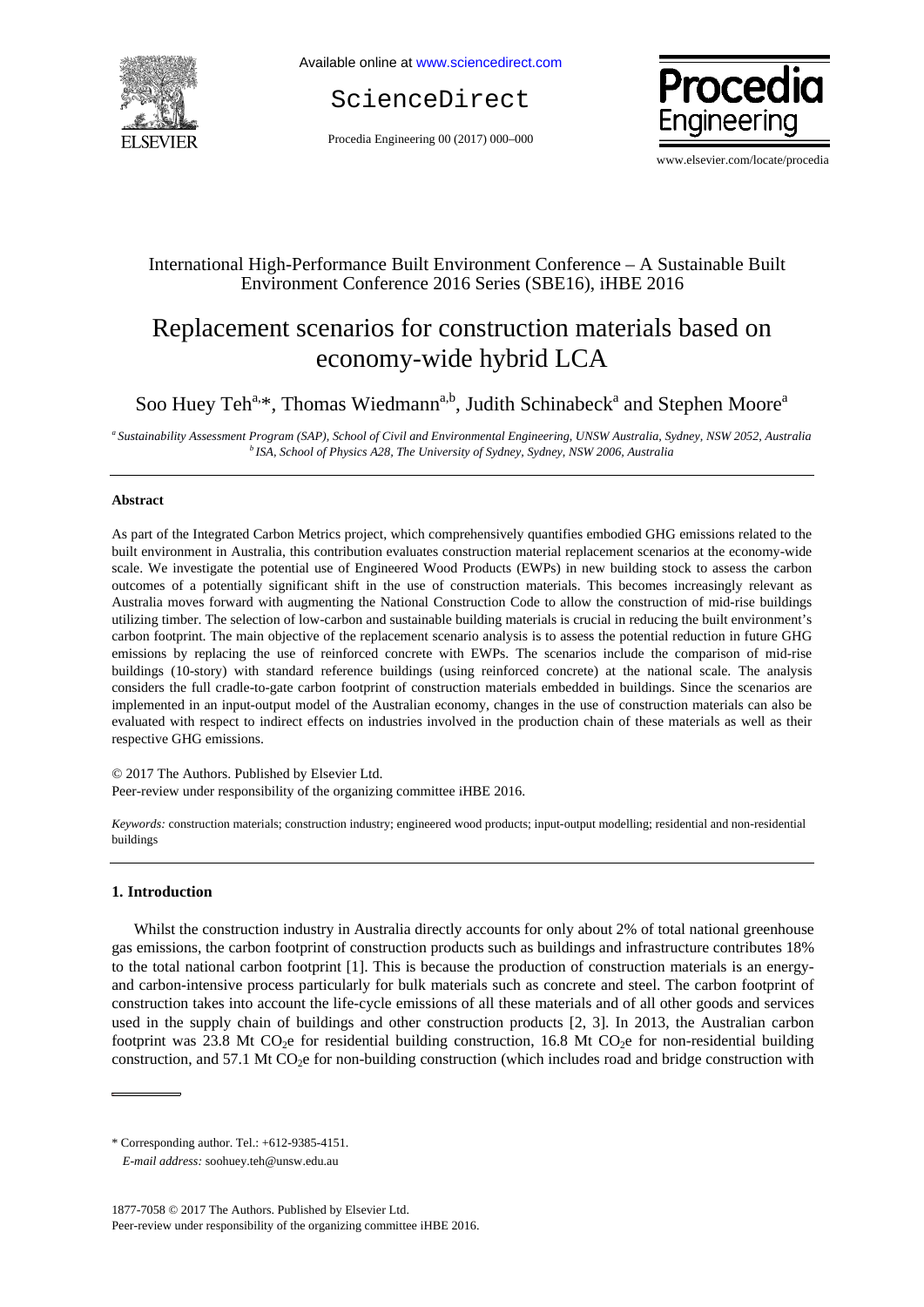9.8 Mt  $CO<sub>2</sub>e$ ) [1]. Within the building sector, construction materials are widely known to be a key contributor of embodied emissions with concrete, cement, plasterboard, limestone, brick and other ceramics accounting for the highest amount of embodied emissions (39.2%), whilst other large contributors include other minerals (24.2%), iron and steel (9.8%), timber (9.3%) and other metals (9.2%) [1]. The results of Yu et al. [1] corroborate those of other studies which show that concrete and steel account for the most embodied emissions in the building sector, including a study by Giesekam et al. [4] who found that 44% of industrial emissions were derived from cement and steel, whilst a study by Yan et al. [5] found that concrete or reinforced steel contributed to 94-95% of embodied material emissions. For domestic houses in Sydney, Ximenes et al. [6] calculated that a house design with the maximum use of timber could result in almost half the greenhouse gas emissions (GHGE) – around 30t CO2e – compared to a reference house by swapping the floor components including the sub-floor and floor cover from concrete to wood.

The concept of mass timber construction (MTC) refers to a construction process which utilizes wood-based materials as the main product in its structural design and development. It is primarily applied in replacing more common building materials, including reinforced concrete and steel frames. As a substitute product, MTC is suitable for low- to mid-rise buildings, and has been used worldwide in public sector projects (e.g. libraries, community hubs) as well as standalone and multi-dwelling residential units [7]. Cross-laminated timber (CLT), known as one type of Engineered Wood Product (EWP), is a prime example of an MTC product, which is manufactured by using industrial adhesives to glue together the surfaces of timber boards laid length-wise and perpendicular to each other [8, 9].

As a sustainable alternative for traditional concrete and steel construction materials, the application of MTC has significant implications for the building industry. Compared to the manufacture of concrete and steel, the MTC process consumes less embodied energy [10]. Shifts and changes in policies towards taxing and pricing carbon mean that there is economic value in carbon sequestration through the use of timber products. A study by Buchanan et al. [11] postulates that increasing the use of timber in New Zealand's building sector by 17% would result in a 20% reduction in fossil fuel energy consumption and a corresponding 20% reduction in GHGE by the manufacturing industry. In a broader context, this represents a 1.5% reduction in New Zealand's national GHGE.

Currently, Europe comprises the most developed markets in terms of MTC adoption, with countries such as Austria, Germany, Switzerland, Sweden and Norway leading the way for the rest of the world [7]. In comparison, the application of MTC in Australia is still in its infancy stages, having seen less than five total projects completed to date [7]. However, as of May 2016, amendments to the National Construction Code (NCC) and the Building Code of Australia (BCA) have allowed for the construction of residential and nonresidential buildings up to 25 meters in height (or approximately 8 stories tall) in accordance with Deemed-to-Satisfy (DTS) provisions, which include the use of both EWPs like CLT and traditional lightweight timber framing [12-14]. This change in policy is anticipated to create greater opportunity and incentive for a more extensive use of timber in the development of Australia's city and urban landscapes. It is also a step forward in addressing the issue of direct GHGE from the construction industry, which is experiencing tremendous growth driven by a population that is expected to increase to 32 million people by 2036 and require an incremental 4.2 to 4.3 million new houses to be built [15]. To help drive construction of mid-rise timber buildings in Queensland, The University of Queensland has established a new research center, The Center for Future Timber Structures, to innovate new timber building products, assess the barriers to timber use and increase timber use in the built environment [16].

The aim of this paper is to investigate the consequences for total carbon footprint and direct industry GHGE when building designs shift towards using low-carbon construction materials. Scenario analysis based on hybrid life-cycle assessment (LCA) was conducted to evaluate the carbon footprint of timber building stocks and potential carbon savings through its use in the construction industry compared to more common building materials such as concrete. The results were also compared to an alternative scenario whereby low-carbon (geopolymer) concrete is used instead of timber. Geopolymer concrete does not contain any Portland cement, which is energy and emission intensive to produce, but is formed by blending industrial by-products such as fly ash and ground granulated blast furnace slag (GGBFS) with alkali activators [17-19]. For this paper, geopolymer concrete was used as a benchmark comparison to the timber replacement scenario.

Although for now DTS provisions only allow timber buildings of up to a maximum of 8-stories, the scenario analysis references the 10-story apartment Forte [20] as a model building because it is a real-life example of an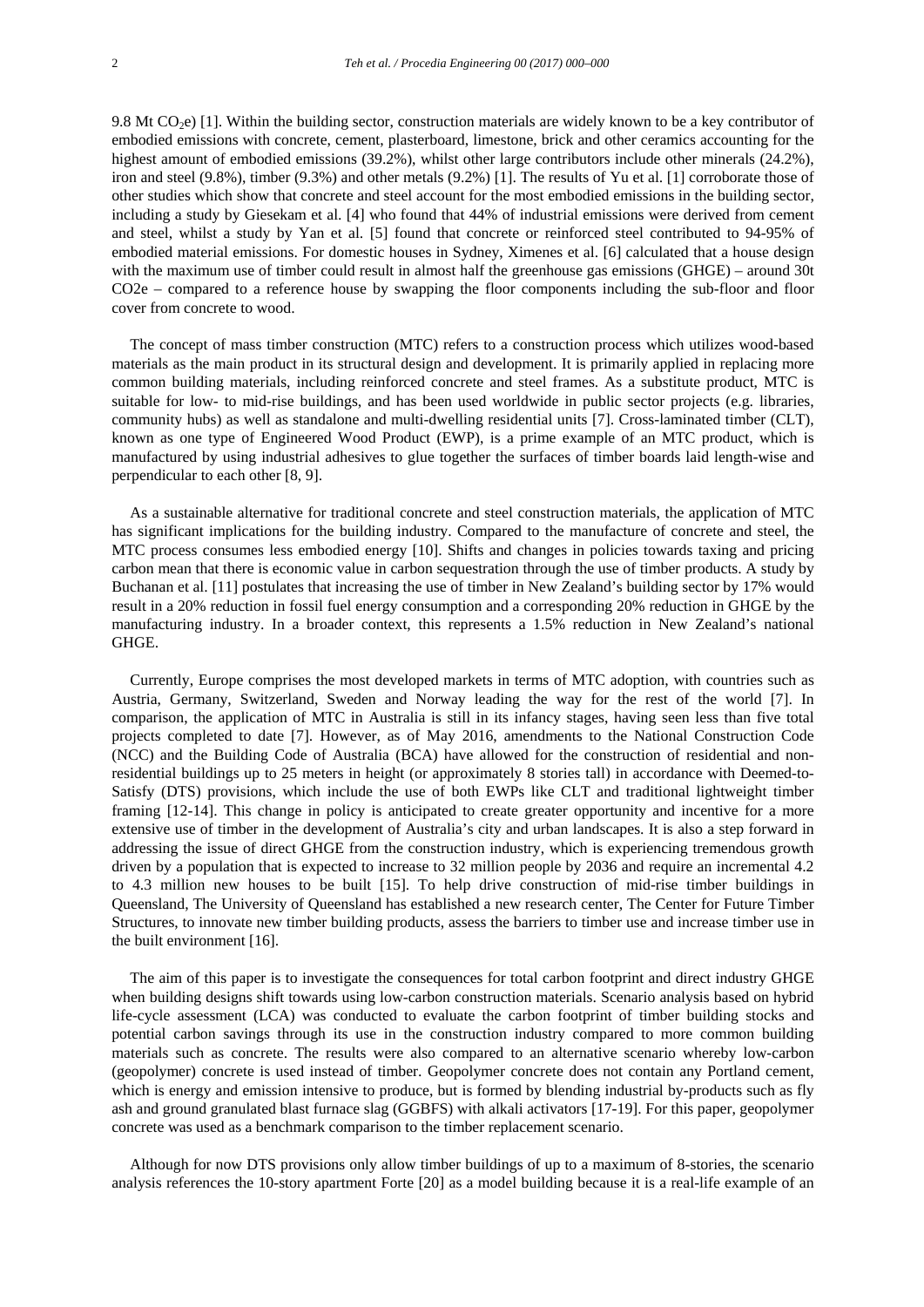existing building in Melbourne, Australia and multi-dwelling residential timber buildings of 4 to 20 stories have been constructed abroad [10, 21]. Outcomes of this study will help further understand the implications of substituting alternative building materials that are more sustainable and which can be utilized as main structural products in the construction industry in Australia.

# **2. Methods and Data**

#### *2.1. IO-based hybrid LCA method and data*

An input-output (IO) based hybrid LCA methodology was used in this work to quantify the total carbon footprint of new residential and non-residential building construction in Australia. The IO-based hybrid method amalgamates the advantages of LCA to conduct precise assessments of specific products with the completeness of Input-Output Analysis (IOA) by applying an economy-wide system boundary and thereby eliminating the system boundary cut-off issue. IO-based hybrid LCA has been used successfully in previous work to calculate life-cycle-based, economy-wide, environmental implications of wind power generation [22], biofuels production [23, 24] and warm mix asphalt mixtures [25]. It has also been used to specify different electricity generation technologies for renewable electricity scenarios in Australia [26]. The scenario approach of that paper has been adopted in the present work (see section 2.3).

The issue of aggregation in IOA is overcome in the IO-based hybrid method by disaggregating the relevant industry sectors in the IO table and subsequently inserting specific process data of the selected product into the column of inputs to replace less specific IO data. In previous work, the authors hybridized IO sectors to more specific construction materials:

- Cement: The 'cement' sector was replaced with process data for Ordinary Portland Cement (OPC) [27].
- Concrete: The 'Ready-mixed concrete and mortar' sector was disaggregated into six types of concrete with varying degrees of OPC, fly ash and GGBFS as well as two types of geopolymer concrete [27].
- Timber: The 'Glued Laminated Lumber' sector was disaggregated into two types of EWPs: Glued Laminated Timber (GLT) manufacturing and Laminated Timber Element (LTE) manufacturing [28].
- Steel: 'Other steel and iron manufacturing' sector was disaggregated into two types of steel production: Basic Oxygen Furnace (BOF) steel manufacturing and Electric Arc Furnace (EAF) steel manufacturing. [29]

Input-output and GHGE data for 2008-2009 were extracted from the Australian Virtual Industrial Ecology Laboratory (IELab, https://ielab.info), which provides the most detailed enviro-economic accounts for Australia with a resolution of up to 1284 sectors and up to 2214 regions [30]. A national Supply and Use Table (SUT) was constructed in the IELab with a bespoke sector resolution deemed most appropriate to the analysis of built environment carbon footprints. Following the hybridization of concrete, timber and steel sectors described above, the final SUT consisted of 341 industry sectors, 345 product sectors, 5 value added rows and 6 final demand columns. This was further augmented with 26 sectors of imports from and exports to the rest of the world (RoW) as well as a domestic RoW transaction matrix sourced from Eora [31, 32] (see [33], Suppl. Information, page 4). Environmental extensions include direct industry emissions of methane (CH4), carbon dioxide (CO<sub>2</sub>), nitrous oxide (N<sub>2</sub>O) and carbon dioxide equivalent (CO<sub>2</sub>e).

## *2.2. Construction material data*

The primary type of residential dwelling in Australia in the past has been detached housing. However, medium to high-density multi-unit dwellings have been growing rapidly and accounted for 25% of the total residential dwellings in 2014 [34]. The forecasted growth in high-density residential and commercial buildings underscores a significant shift in the Australian city lifestyle and working habits. Two types of ten-story buildings predominantly made of i) reinforced concrete (refer to Table 1) and ii) cross laminated timber (CLT) (refer to Table 1) as the main structural material were applied in this case study for the residential and nonresidential sectors [20]. For the CLT building, concrete is used for the foundations while CLT is used beyond the first floor including the floor slabs, load bearing walls, stairwells and elevator cores. Process data were prepared by multiplying the quantity of supplied building products that is consumed in the development of a building block with the total number of building units in the given year and converted to monetary units. Although data for residential buildings in Australia are readily available via ABS in physical units, data for commercial buildings are scarce and are typically presented in monetary values. There is not available any published report which would state the national physical stock of commercial buildings in Australia [35, 36].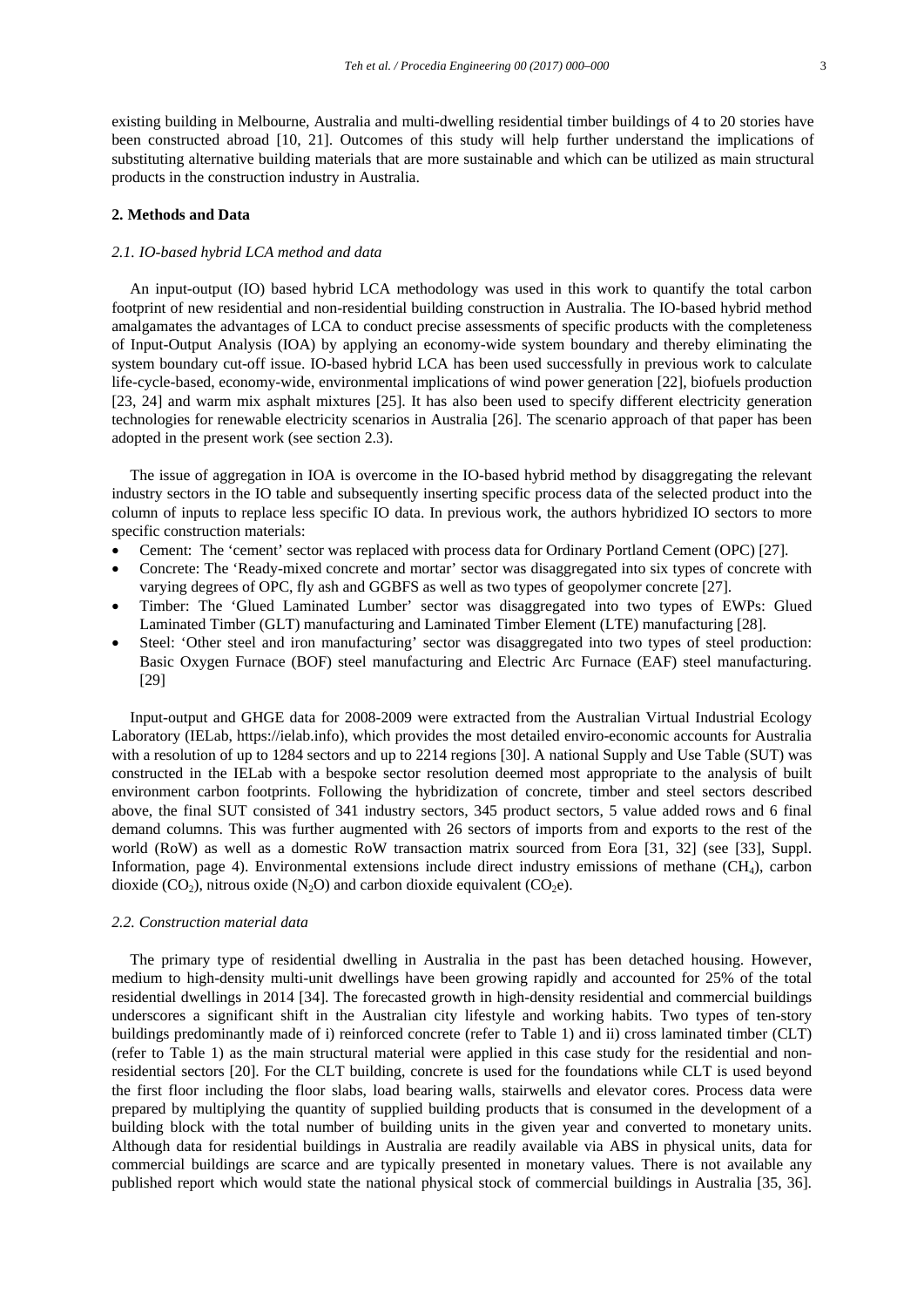Therefore, the commercial building stock was estimated by dividing the surveyed average net floor area of an office  $(3612m^2)$  [37] by the total floor area of an average stand-alone office stock in Australia, which is available from Department of Climate Change and Energy Efficiency (DCCEE) [35]. The historical data (2009- 2016) of the number of residential and non-residential buildings were derived from Australian Bureau of Statistics (ABS) [38] and DCCEE [35], whilst the number of building stock from 2016 to 2050 were projected from historical data [35, 38] assuming linear growth of 1.4% per year. Basic prices used in this study are the average national prices of the construction material components in 2009, exclusive of taxes and margins such as transport, retail or wholesale costs [27].

Table 1: Material requirements for a reinforced concrete building and a CLT building [20]

| <b>Material Requirements for Reinforced Concrete Building</b> |                 |                | <b>Material Requirements for a CLT Building</b>           |                 |                |
|---------------------------------------------------------------|-----------------|----------------|-----------------------------------------------------------|-----------------|----------------|
| <b>Materials</b>                                              | <b>Ouantity</b> | Unit           | <b>Materials</b>                                          | <b>Ouantity</b> | Unit           |
| 200mm hollow block wall                                       | 273             | m <sup>2</sup> | <b>10mm thick Uniroll</b>                                 | 1503            | m <sup>2</sup> |
| 64 mm stud wall                                               | 361             | m <sup>2</sup> | 200mm hollow block wall                                   | 273             | m <sup>2</sup> |
| <b>Bar reinforcement</b>                                      | 201             | tonne          | 64mm stud wall                                            | 361             | m <sup>2</sup> |
| Concrete, 15MPa                                               | 163             | m <sup>3</sup> | <b>Alubond</b>                                            | 1478            | m <sup>2</sup> |
| Concrete, 32MPa                                               | 119             | m <sup>3</sup> | <b>Bar reinforcement</b>                                  | 83.24           | tonne          |
| Concrete, 40MPa                                               | 1441            | m <sup>3</sup> | CLT, 090 mm thickness, 3 layer                            | 47              | m <sup>2</sup> |
| Concrete, 50MPa                                               | 24              | m <sup>3</sup> | CLT, 094 mm thickness, 3 layer                            | 48              | m <sup>2</sup> |
| Cork tiles, 10mm thick                                        | 2282            | m <sup>2</sup> | CLT, 095 mm thickness, 3 layer                            | 343             | m <sup>2</sup> |
| Uniroll                                                       | 850             | kg             | CLT, 125 mm thickness, 3 layer                            | 379             | m <sup>2</sup> |
| <b>Internal insulation, rock wool</b>                         | 150             | m <sup>3</sup> | CLT, 128 mm thickness, 3 layer                            | 3175            | m <sup>2</sup> |
| Glazin, double                                                | 687             | m <sup>2</sup> | CLT, 140 mm thickness, 3 layer                            | 597             | m <sup>2</sup> |
| Glulam                                                        | 1.68            | m <sup>3</sup> | CLT, 145 mm thickness, 3 layer                            | 2575            | m <sup>2</sup> |
| <b>Gravel</b>                                                 | 191.8           | tonne          | CLT, 158 mm thickness, 3 layer                            | 90              | m <sup>2</sup> |
| <b>Hebel panels</b>                                           | 252             | m <sup>2</sup> | Concrete, 15MPa, including in<br>70mm screed and flooring | 109             | m <sup>3</sup> |
| <b>LLDPE</b>                                                  | 394.7           | kg             | Concrete, 40MPa                                           | 552.4           | m <sup>3</sup> |
| <b>Plasterboard</b>                                           | 13969           | m <sup>2</sup> | Concrete, 50MPa                                           | 24              | m <sup>3</sup> |
| Sand, at mine                                                 | 36.08           | tonne          | Glazing, double                                           | 687             | m <sup>2</sup> |
| <b>Structural steel beams</b>                                 | 5.02            | tonne          | Glulam                                                    | 1.68            | m <sup>3</sup> |
| Steel sheet 3mm thick,                                        | 331             | m <sup>2</sup> | Gravel                                                    | 192             | tonne          |
| density of 7800 kg/m3<br>Window frame, aluminium              | 120.6           | m <sup>2</sup> | <b>Hebel autoclaved concrete</b><br>panels                | 252             | m <sup>2</sup> |
|                                                               |                 |                | <b>LDPE</b> film                                          | 395             | kg             |
|                                                               |                 |                | <b>Glass wool insulation</b>                              | 150             | m <sup>3</sup> |
|                                                               |                 |                | <b>Plasterboard 13mm</b>                                  | 9380            | m <sup>2</sup> |
|                                                               |                 |                | <b>Plasterboard 16mm</b>                                  | 3910            | m <sup>2</sup> |
|                                                               |                 |                | Sand, at Mine                                             | 36.08           | tonne          |
|                                                               |                 |                | <b>Structural Steel</b>                                   | 5.02            | tonne          |
|                                                               |                 |                | Window frame, aluminium                                   | 120.6           | m <sup>2</sup> |

# *2.3. Methodology for IO-based scenario analysis*

Leontief [39] developed a computational method which allows the assigning of environmental impacts to the final demand for goods and services by using a series of input-output equations [40, 41]. The Leontief inverse matrix (L) expresses direct and indirect relationships between economic sectors, and allows for an evaluation of the total environmental impact across different levels of production. L is calculated as  $(I-A)^{-1}$ , where I is the identity matrix and A is a technology coefficients matrix, which in turn consists of the proportions of inputs from each sector *i* to the total input of sector *j* in the transaction matrix  $(x_{ii})$ . The direct GHGE intensity  $e_i$  of industry j is calculated by dividing direct industry emissions from the satellite block  $(E_i)$  by the total output of industry j  $(X_i)$ . From this, the matrix vector of GHGE intensities  $(e_i)$  is multiplied by the L matrix and subsequently by the final demand vector (y) to derive the total carbon footprint (CF) measured in Mt CO<sub>2</sub>e. The sector breakdown is preserved if final demand is placed on the diagonal of a symmetric matrix; this allows for the identification of selected products, e.g. residential buildings construction. This CF incorporates both direct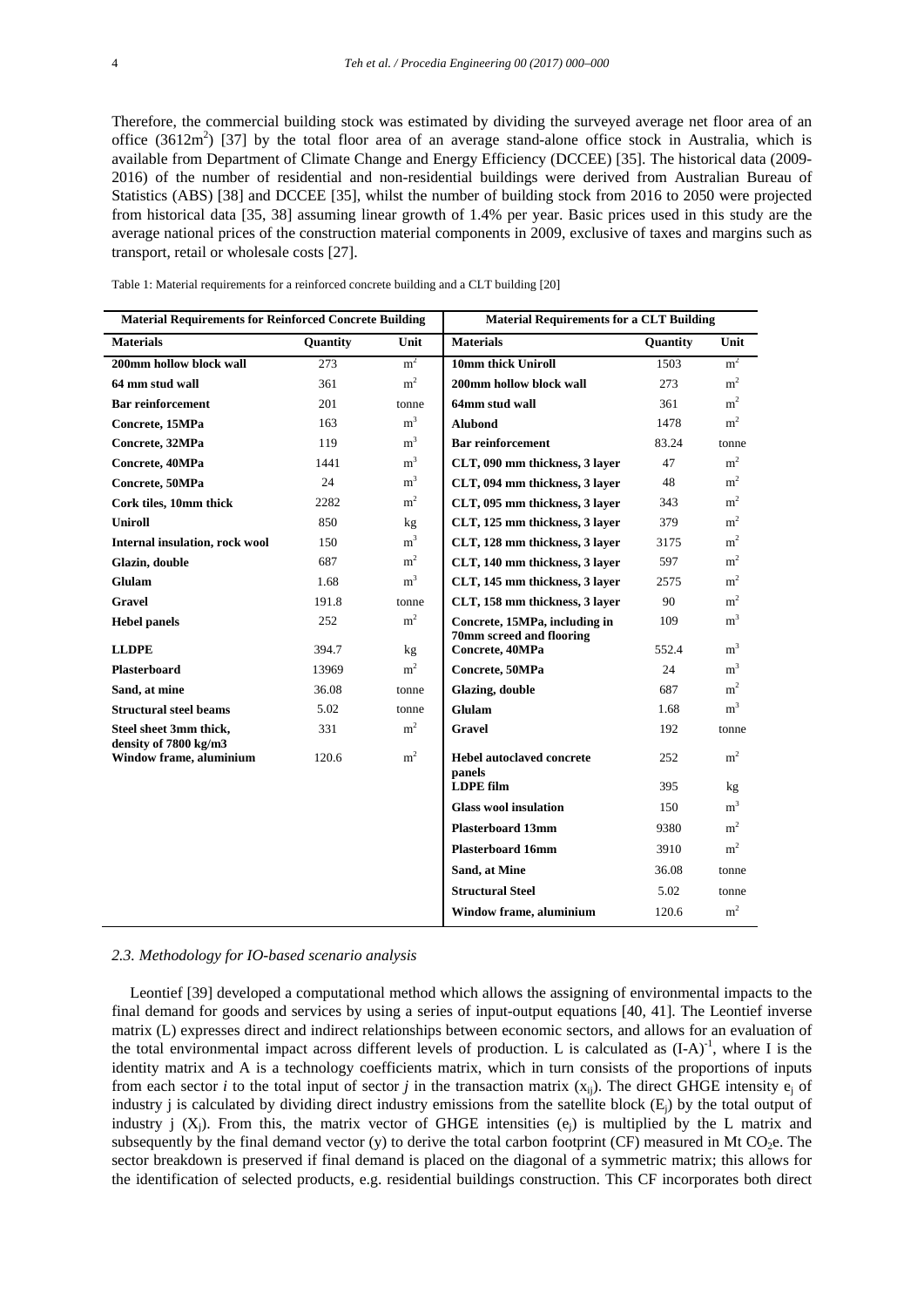and indirect emissions from cradle to gate, encompassing total emissions across the entire supply chain from raw material production to the manufacture of the final product.

When changes to the residential building sector's annual input data is introduced, there will be a mismatch in total inputs and total outputs in the table. The "analytical approach" developed by Malik et al. [42, page 86] and further applied in Wolfram et al. [26] rebalances the table through internal scaling of all other economic sectors. Basically, a new total output vector (X) and a new SUT are calculated following changes in industry inputs and intermediate and final demand for products for each year of the scenario time series.

In this study the inputs of construction materials to the building sectors were changed by gradually replacing concrete and steel with timber over time at the rate of 2.4% a year until the material is 100% replaced with the alternative building material in 2050 (refer to 2.4). The underlying assumption in this model was that only the coefficients in the residential and non-residential product rows of the technology coefficients matrix A change, whilst the input percentages of all other economic sectors remained consistent. Thus, the modification was made to the total inputs as a result of adjustments in total outputs.

The carbon footprint of all sectors as well as the new direct GHGE of all industries were calculated across all industries under a scenario, with the implicit assumption that the intensity of GHGE and hence the carbon efficiency of these industries (other than that of the residential and non-residential building sector) remain unchanged over time. In reality, other industries are likely to achieve some GHGE reductions as well; however, the simplifying assumption was made in line with the focus of this study on the residential and non-residential building sector. It allowed for both a more manageable data sourcing and modelling process, as well as an isolated view and impact assessment of the building sector.

#### *2.4. Assumptions for material replacement scenarios*

The four scenarios considered in this study for the residential building and non-residential building sector in Australia are as follows:

- Business-as-usual (BAU) scenario: uses reinforced concrete design (refer to Table 1) from 2009 to 2050, with electricity generated from fossil fuels.
- Business-as-usual with Renewable Energy (BAU-RE) scenario: uses reinforced concrete design (refer to Table 1) from 2009 to 2050 and assumes 96% renewable energy supply combined with an increase in electricity demand of 143% by 2050 based on a scenario from ClimateWorks [43].
- Timber scenario: Reinforced concrete design (refer to Table 1) decreases at the rate of 2.4% from 100% in year 2009 to 0% in year 2050, whilst CLT design increases from 0% in 2009 to 100% in 2050 at the same rate. Growing renewable electricity supply and demand as per the BAU-RE scenario. Two variations of this timber scenario were explored – with and without sequestration. Sequestration was estimated at 787 kg  $CO<sub>2</sub>e per m<sup>3</sup>$  of softwood product [44].
- Concrete scenario: Reinforced concrete design (refer to Table 1) decreases at the rate of 2.4% from 100% in 2009 to 0% in 2050, whilst low-carbon concrete building using blended concrete increases from 0% in 2009 to 100% in 2030 and gradually decreases back to 0% in 2050. Over the same period, geopolymer concrete use increases from 0% to 100% from 2030 to 2050. Growing renewable electricity supply and demand as per the BAU-RE scenario.

It was assumed that all calculations for the 2009 to 2050 building stock have been conducted using the model 10-story building [20] for both the residential and commercial building sectors. The building stock quantity estimates for the residential sector are only inclusive of apartment residential buildings, and for the nonresidential sector, only inclusive of office buildings. Historical residential and non-residential building stock were applied from year 2009 to the current year (2016), whilst building stock from 2016 onwards to 2050 were projected at a linear growth rate of 1.4% per year. The IO model assumed constant prices, i.e. the relationship between total physical quantity of materials and their total value in the IO table is constant.

All emissions intensities of all sectors remain constant in BAU, so that changes in construction materials could be studied in isolation and not affected by changes in other sectors. One exception to this principle was made for electricity in BAU-RE for which we adopted a renewable electricity scenario S2 from [26]. The reason being that electricity is a very important sector, both in terms of total GHGE (largest emitter in Australia) as well as the potential for decarbonization through rapidly changing markets for renewable electricity generation.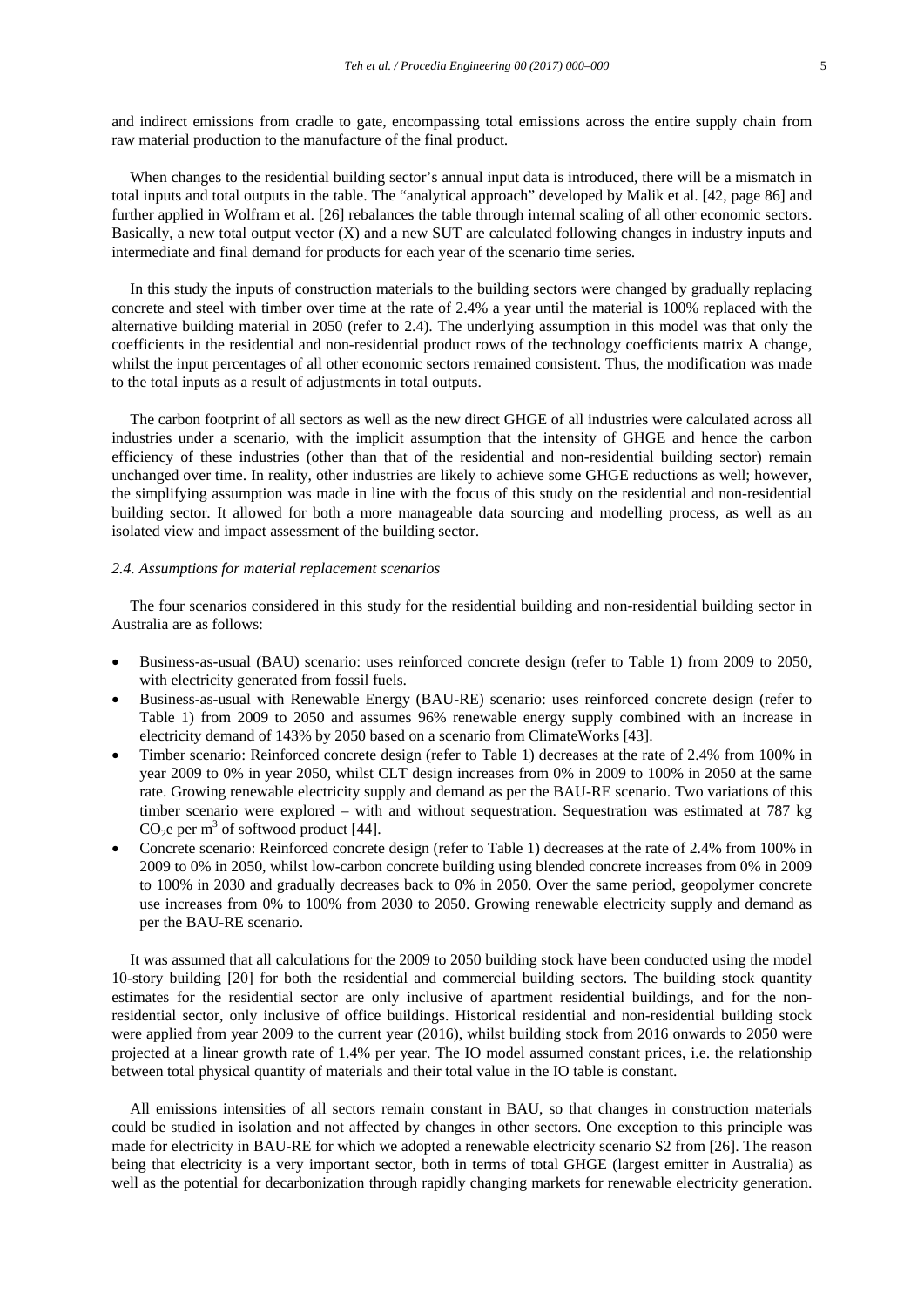The decreasing GHGE intensity of electricity in BAU-RE has implications on all other sectors, and these changes were reflected in all the scenarios except for BAU. In detail, BAU-RE, Timber and Concrete scenarios assume 96% renewable energy supply combined with an increase in electricity demand of 143% by 2050 based on a scenario from ClimateWorks [43]. Economic growth of 150% by 2050 as assumed in [43] was applied in this scenario analysis.

#### **3. Results and Discussion**

The potential emissions savings were estimated with a number of replacement scenarios for both the residential and non-residential building stock for the time period of 2009 to 2050 (refer to 2.4). The carbon footprints of the four scenarios of the residential building sector are presented in Fig. 1Figure 1, excluding and including sequestration respectively. Reductions of CFs are achieved in all of the scenarios compared to BAU, with the timber scenario representing the best-case scenario across both figures. Under the BAU scenario, the CF of residential buildings is modelled to increase by  $66\%$  (26 Mt CO<sub>2</sub>e) between 2009 and 2050. In comparison, under the timber scenario, the CF of residential buildings stays almost the same (excluding sequestration) but reducing by 236% (93 Mt CO<sub>2</sub>e) when sequestration is considered. In this study, the carbon sequestration scenario assumes carbon is stored in the timber building materials indefinitely. If all the residential building stocks were constructed from CLT instead of reinforced concrete, emission reduction of 39% (26 Mt CO<sub>2</sub>e) could be achieved in 2050 without sequestration compared to the BAU scenario. This saving would be even greater if sequestration was considered, with a potential to reduce emissions by  $182\%$  (119 Mt CO<sub>2</sub>e) over the same period. The concrete scenario replaces reinforced concrete with geopolymer concrete in the residential building stock by 2050, representing a potential to reduce emissions by 38% (25 Mt  $CO<sub>2</sub>e$ ) compared to the BAU scenario.



Fig. 1. Carbon Footprint of Residential Building Sector (excluding and including sequestration). See main text for an explanation of the uncertainty ranges.

Fig. 2Figure 2 shows the carbon footprint of commercial building stock emissions from 2009 to 2050, excluding and including sequestration respectively. The overall outcomes are in line with that of the residential building sector. Compared to the BAU scenario, all the other scenarios accomplished a reduction in CF with the timber and concrete scenario producing similar outcomes for commercial buildings when sequestration is not accounted for. The CF increased by  $63\%$  (17 Mt CO<sub>2</sub>e) from 2009 to 2050 under the BAU scenario, whereas under the timber and concrete scenario it increased by a mere  $15%$  (4 Mt CO<sub>2</sub>e). By 2050, the timber scenario achieved an emission saving of 29% (13 Mt CO<sub>2</sub>e) without sequestration, and 62% (28 Mt CO<sub>2</sub>e) with sequestration, making it the best-case scenario.

The direct GHG emissions of the residential and commercial building sector had little or no change (0% to 1%) from 2009 to 2050. This is because the direct emissions of these industries mainly consist of operating construction equipment, such as trucks, caterpillars, pumps, hoists, cranes, etc. for which no emission changes were modelled (except electricity in BAU-RE). However, other sectors that are part of the intricate web of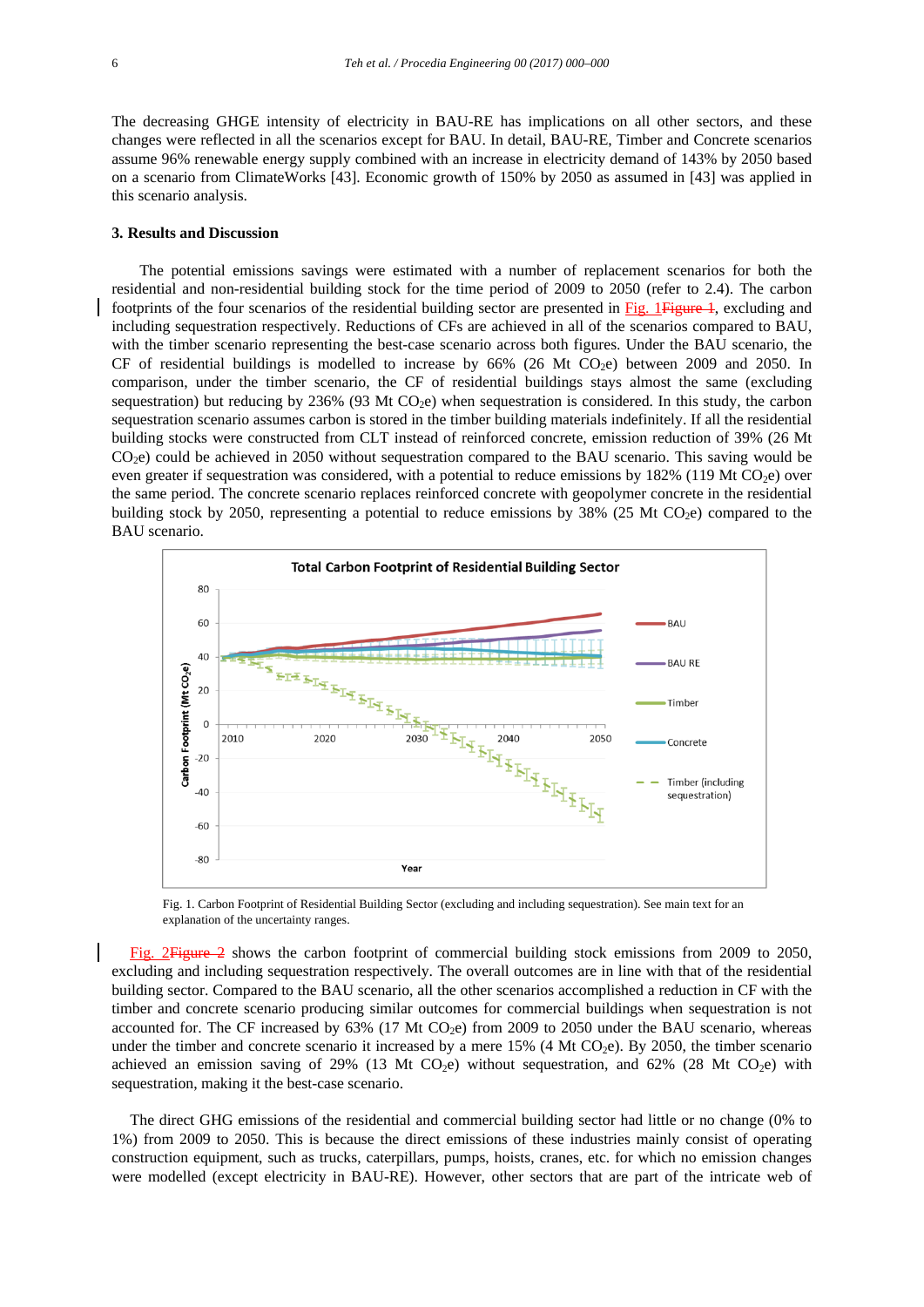supply chains involving various construction-related and manufacturing industries in the economy show significant changes. For example, in the timber scenario, direct GHGE of timber-related supply chains such as the softwood industry increased by 179% (148 kt  $CO<sub>2</sub>e$ ), whilst concrete-related supply chains such as the cement industry decreased by 55% (12Mt  $CO<sub>2</sub>e$ ) from 2009 to 2050. Due to economy-wide system boundary in the IO-based hybrid method, the change of emissions in every sector resulting from the interdependencies of the supply chains in the economy can be modeled.



Fig. 2. Carbon Footprint of Commercial Building Sector (excluding and including sequestration). See main text for an explanation of the uncertainty range".

Overall, the total Australian carbon footprint of all the scenarios as compared to the BAU scenario showed significant reductions, with the timber and concrete scenario achieving  $26\%$  (213 Mt CO<sub>2</sub>e) reduction, followed closely by the BAU-RE scenario with  $23\%$  (187 Mt CO<sub>2</sub>e) reduction by 2050 (shown in

Figure 3). Assuming there are no other emission changes in the Australian economy, this means that construction material replacements, together with renewable electricity, have the potential to prevent a rise in GHGE due to economic growth. Sensitivity analysis was further conducted to analyze the uncertainty of CF results under the timber scenarios (excluding and including sequestration) and the concrete scenario, and is illustrated as error bars in Fig. 1Figure 1 and Fig. 2Figure 2. These were calculated by changing two variables, namely the retail market prices of materials and the number of projected buildings according to the high and low growth population projection data [45]. The uncertainty for the timber scenarios (excluding and including sequestration) and the concrete scenario were found to be in the range of 15-16% and 22-35% respectively. These values represent the maximum possible range of CF results of timber and concrete scenarios with respect to changes in the two independent variables.



Fig. 3. Total Carbon Footprint of Australia (the dashed frame represents CF including sequestration)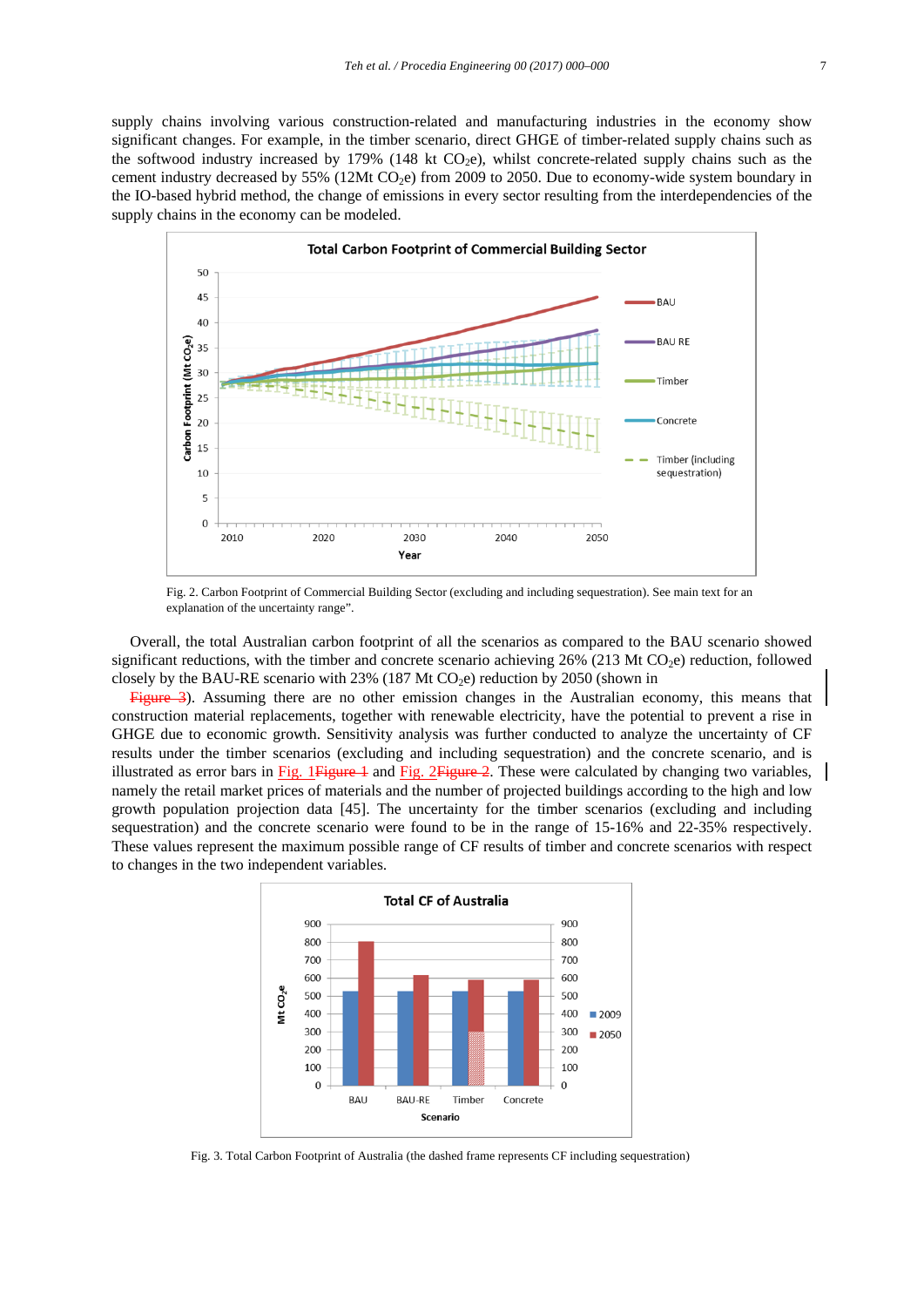Buchanan et al. [11] showed that a 17% shift in the use of timber building products in various types of buildings of New Zealand resulted in a 20% GHGE reduction (including sequestration) in the building supply chain. This study similarly modelled an increase in use of timber building products in Australia, which resulted in a 39% reduction in GHGE excluding sequestration, whilst a reduction of 182% can be reached when sequestration is considered under a scenario whereby there is 100% use of timber building products in 2050. In a national context, Buchanan et al. [11] concluded that it would result in a 1.5% reduction in New Zealand's national GHGE, whilst this study suggests that 62% of national reduction in CF can be achieved when carbon storage is considered. Another study by Braun et al. [46] modelled the substitution of traditional building products with timber products in Austria and established that emission savings of 1.5 million kt  $CO<sub>2</sub>e$ (equivalent to around 20 years' worth of annual emissions) can be reached in a span of 90 years when taking into account carbon stock. This confirms that when sequestration is taken into account, much larger emission savings are achieved.

A study conducted by [2, 6] compared the CF of a concrete and wooden building in Sweden and Australia using the LCA method using a few different software (GaBi, SimaPro and Environmental Load Profile (ELP)). In both studies, the wooden building achieved a much lower CF ranging from 200 to 380 tons of  $CO<sub>2</sub>e$ compared to the concrete building. The difference in CF results between the different software stemmed from country specific data i.e. SimaPro and GaBi holds European data while ELP holds data from Sweden. Sinha et al.'s study [2] stresses the importance of using country specific data to produce more accurate results. The bottom-up approach is useful when assessing environmental impacts of a single building whilst the hybrid approach enables a nation-wide assessment of buildings. However, the CF of a single building can also be computed by dividing the total CF by the number of buildings, especially in this case study because a singular model building was assumed. The CF of the model building Forte using the hybrid approach, which covers emissions from cradle to gate, resulted in 324 tons of  $CO<sub>2</sub>e$ . The global warming potential of the Forte building quantified with the LCA approach, considering only the material and construction phase of the life cycle, resulted in 795 tons of  $CO<sub>2</sub>e$  [20]. The higher result from LCA is due to the assumptions underlying the CLT, whereby CLT is produced and shipped from Austria, whereas in the hybrid approach CLT is assumed to be made and produced in Australia, with renewable energy in the electricity mix in 2050.

#### **4. Limitations**

In reality, the amendments to the NCC and the BCA allow for the construction of residential and commercial buildings of approximately up to 8 stories (25 meters in height), but this scenario analysis strives to see what would happen if an existing 10-story Forte timber building model were applied in the shift to 100% timber building scenario in Australia. This study has also assumed a homogenous residential and non-residential building stock of a 10-story building. Australia's current and future building stock is more likely to have a heterogeneous assemblage, that is, different sized buildings with varying structural material quantities. In order to improve the accuracy of the results, it is recommended that further research be undertaken to identify a more representative building stock assemblage. The analysis taken in this study does not consider the service life of EWPs and geopolymer concrete because CF results reflect cradle-to-gate stages of new building stocks which is until the point of building completion. However, it is worth noting that CLT products are certified by the UK Building Research Establishment to have a lifespan of around 60 years [47], whilst geopolymer concrete is still an emerging product and hence its lifespan in real-world applications is not yet known [48]. Data for the national physical stock of commercial buildings were not available and were assumed in this study [35, 36]. Better results can also be achieved with better availability of building stock data. To date, CLT utilized in Australia is produced and shipped from Europe, but in the hybrid model, international container transport of CLT from Austria has not been taken into account.

#### **5. Conclusions**

By comparing residential and non-residential building stock scenarios using an IO-based hybrid LCA scenario method, this study was able to gain some insight into potential emissions reductions opportunities. The best-case emissions scenario would require all new building stock (both residential and non-residential) to be constructed from a timber structural design (timber scenario), with the worst-case emissions scenario being the one in which new building stock is constructed from conventional reinforced concrete design (BAU scenario). If 100% of new residential building structures were to be constructed from EWPs instead of 100% reinforced concrete, a saving of 26 Mt  $CO<sub>2</sub>e$  can be achieved by 2050. This saving is even greater when sequestration is considered, with a potential to reduce emissions by 119 Mt  $CO<sub>2</sub>e$ . Similarly, if 100% of new commercial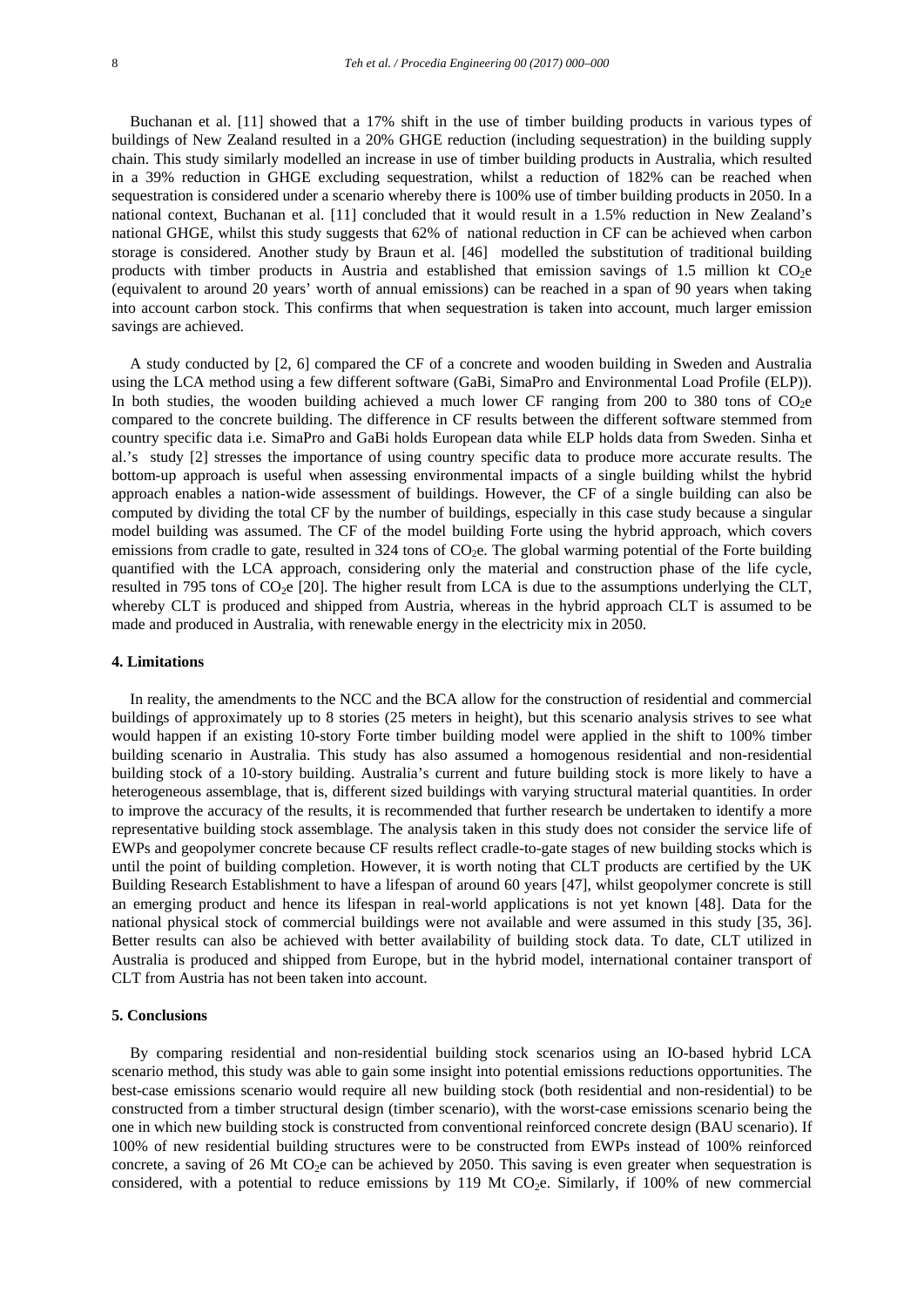building structures were to be constructed from EWPs instead of 100% reinforced concrete, a saving of 13 Mt  $CO<sub>2</sub>e$  can be achieved by 2050 and when sequestration is considered, a higher emission saving of 28 Mt  $CO<sub>2</sub>e$ can be achieved.

Past studies have shown that embodied emissions are contributing more to a buildings life-cycle emissions, with strategies focusing solely on improving operational emissions insufficient to meet sector emission reduction targets [49]. Despite this, existing policies in Australia are still primarily targeted at reducing operational emissions. It was suggested by the Australian Sustainable Built Environment Council (ASBEC) [50] that Australia should aim to achieve net zero operational emissions buildings by the year 2050 if it were to comply with the Paris Climate Change Agreement commitments. This study shows that this alone would not be sufficient as the building sector continues play a crucial role in carbon emissions through embodied emissions. Hence, the use of timber as a low embodied energy construction material is to be recommended in the construction of buildings, at least with respect to lowering GHG emissions. However, there are some barriers in preventing the uptake of CLT (as well as other novel alternatives) as a construction material, including conservative views by construction industry participants, lack of information about the benefits of CLT and cost concerns [51]. Fortunately, the recent amendments to the NCC and BCA in Australia have allowed for the construction of residential and non-residential buildings up to approximately 8 stories [5, 6], and this is a step forward for Australia in the utilization of timber in new building stocks. This change in policy is anticipated to create greater opportunity and incentive for a more extensive use of timber in the development of Australia's city and urban landscapes.

The use of EWPs in construction seems to be on the rise globally, as evidenced by the 20-30% increase of CLT production per year in Central Europe since 2008 and the use of wood frame buildings in UK have increased from 8% to 25% in 10 years (1998-2008) [52]. However, it is also crucial to view material properties holistically and not focus solely on one environmental parameter such as embodied carbon emissions. There are other environmental impacts from increased wood production and it depends on the exact forestry practices to determine whether these impacts are detrimental or beneficial to the environment. Furthermore, due consideration needs to be given to the choice of materials as they influence functionality and operational efficiency of buildings. Extensive research into the performance of EWP buildings has highlighted that these buildings are similar or even better than equivalent steel and concrete buildings, not just in terms of embodied emissions, but also in aspects of constructability, fire resistance and thermal capacity [53].

#### **Acknowledgements**

This research is part of the Integrated Carbon Metrics (ICM) project that is funded by the Cooperative Research Centers for Low Carbon Living (CRCLCL) in association with several industry partners. The authors are sincerely thankful for the funding support from the CRCLCL under the ICM project, number RP2007. The Industrial Ecology Virtual Laboratory (IELab) is supported by the Australian Research Council, grant number LE160100066.

#### **References**

- [1] M. Yu, T. Wiedmann, R. Crawford, C. Tait, The Carbon Footprint of Australia's Construction Sector, in: International High-Performance Built Environments Conference 2016 Sydney, 2017.
- [2] R. Sinha, M. Lennartsson, B. Frostell, Environmental footprint assessment of building structures: A comparative study, Building and Environment, 104 (2016) 162-171.
- [3] Z.S. Moussavi Nadoushani, A. Akbarnezhad, Effects of structural system on the life cycle carbon footprint of buildings, Energy and Buildings, 102 (2015) 337-346.
- [4] J.B. J. Giesekam, P. Taylor, A. Owen, The greenhouse gas emissions and mitigation options for materials used in UK construction, Energy and Buildings, 78 (2014) 202-214.
- [5] H. Yan, Q. Shen, L.C.H. Fan, Y. Wang, L. Zhang, Greenhouse gas emissions in building construction: A case study of One Peking in Hong Kong, Building and Environment, 45 (2010) 949-955.
- [6] F. Ximenes, T. Grant, Quantifying the greenhouse benefits of the use of wood products in two popular house designs in Sydney, Australia, International Journal of Life Cycle Assessment, 18 (2013) 891-908.
- [7] P.D. Kremer, M.A. Symmons, Mass timber construction as an alternative to concrete and steel in the Australia building industry: a PESTEL evaluation of the potential, International Wood Products Journal, 6 (2015) 138-147.
- [8] L.A.M. Heung Fai, J.W.G.V.D. Kuilen, A. Ceccotti, Z. Xia, M. He, The Proceedings of the Twelfth East Asia-Pacific Conference on Structural Engineering and ConstructionVery Tall Wooden Buildings with Cross Laminated Timber, Procedia Engineering, 14 (2011) 1621- 1628.
- [9] R. Harris, 8 Cross laminated timber A2 Ansell, Martin P, in: Wood Composites, Woodhead Publishing, 2015, pp. 141-167.
- [10] S. Lehmann, G. Fitzgerald, Sustainable urban infill development using low-carbon prefabricated timber construction systems: wood in the city, Sustainability, 4 (2012) 2707-2742.
- [11] A.H. Buchanan, S.B. Levine, Wood-based building materials and atmospheric carbon emissions, Environmental Science & Policy, 2